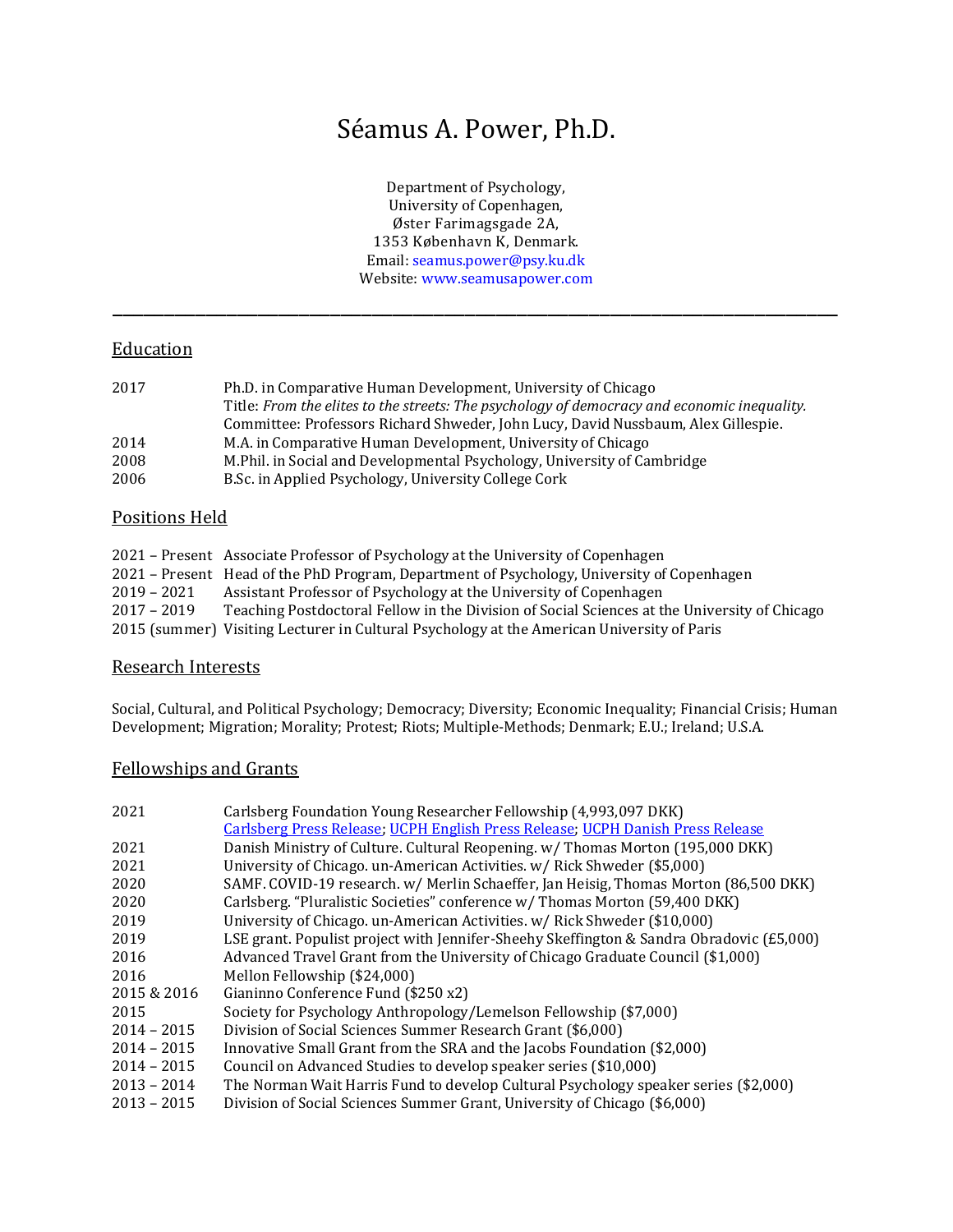- 2012 2017 Social Sciences Division 5 Year Ph.D. Fellowship, University of Chicago (c. \$500,000)
- 2007 2008 Cambridge European Trust, University of Cambridge (£2,500)
- 2002 2006 Irish National University Grant, University College Cork (living expenses stipend)
- 2002 2006 Adjunct Funding, University College Cork  $(\text{\textless}\,2,000)$

## Administrative and Professional Activities

- 2021 Present Faculty member: American Psychological Association
- 2021 Present Advisory Board: Psychgeist (global media platform for psychological outreach)
- 2020 Present Faculty member: Copenhagen Center for Political Mobilization and Social Movement Studies
- 2019 Present Faculty member: CuPsyNet: Cultural Psychology Network (pan-European association)
- 2019 Present Faculty member: Task Force on Indigenous Psychology
- 2019 Present Founding member: Copenhagen Personality and Social Psychology (CoPSY[: www.copsy.dk\)](http://www.copsy.dk/)
- 2017 Present Founding member: Cultural Psychology Salon (Universities of Chicago and Copenhagen)

# Editorial Responsibilities

| $2020 - 2023$ | Editorial Board of <i>Current Opinion in Psychology</i>                           |
|---------------|-----------------------------------------------------------------------------------|
| $2019 - 2020$ | Invited guest editor of a special edition of <i>Current Opinion in Psychology</i> |
|               | 2019 - Present Editorial Board of Culture & Psychology                            |
| $2013 - 2021$ | Editor-in-chief of <i>Psychology &amp; Society</i>                                |
| $2013 - 2016$ | Editorial Board and Social Media Editor of <i>Dialogic Pedagogy Journal</i>       |
| $2009 - 2011$ | Invited guest editor of a special edition of <b>Psychology &amp; Society</b>      |

# Article and Book Review

*British Journal of Social Psychology; Cambridge University Press; Culture & Psychology; Current Opinion in Psychology; Dialogic Pedagogy Journal; European Journal of Social Psychology; Europe's Journal of Psychology; Human Arenas; Journal of Ethnic and Migration Studies; Journal for the Theory of Social Behaviour; Journal of Social and Political Psychology; Narrative Inquiry; Nature Climate Change; Oxford University Press; Papers on Social Representations; Pearson; Plos One; Political Psychology; Psychology & Society; Theory & Psychology.* 

## **Teaching**

| Teaching at the University of Copenhagen:                       |                                          |
|-----------------------------------------------------------------|------------------------------------------|
| Qualitative Methods (B.A.)                                      | (Fall, 2022)                             |
| Social Psychology (B.A.)                                        | (Fall, 2019, 2020, 2021)                 |
| <b>Community Psychology</b>                                     | (Spring, 2020 - 2022; Fall, 2020; 2021)  |
| <b>Qualitative Methods</b>                                      | (Spring, 2020 - 2022; Fall, 2020; 2021)  |
| Postdoctoral Teaching Fellow at the University of Chicago:      |                                          |
| Political Psychology: Rallies, Riots, & Revolutions             | (Fall, 2017; Winter, 2019)               |
| Remembering and Imagining in Human Development                  | (Winter, 2018; Spring, 2019)             |
| Methods that Matter in the Social Sciences                      | (Spring, 2018, Winter, 2019)             |
| Teaching experience throughout PhD:                             |                                          |
| Lecturer in <i>Mind in Context</i> :                            | (Spring, 2016, 2018; 2019)               |
| Intern lecturer for <i>Mind</i> ,                               | (Fall, Winter, Spring 2014 & 2015)       |
| T.A. Cultural Psychology                                        | (Fall, 2013 (BA); Fall, 2014 (MA/PhD))   |
| T.A. Power & Influence (MBA, Booth School of Business)          | (Fall, 2013 - Spring, 2019 (13 classes)) |
| T.A. Negotiations (MBA, Booth School of Business)               | (Fall, 2018)                             |
| T.A. Managerial Decision Making (MBA, Booth School of Business) | (Winter, 2018)                           |
|                                                                 |                                          |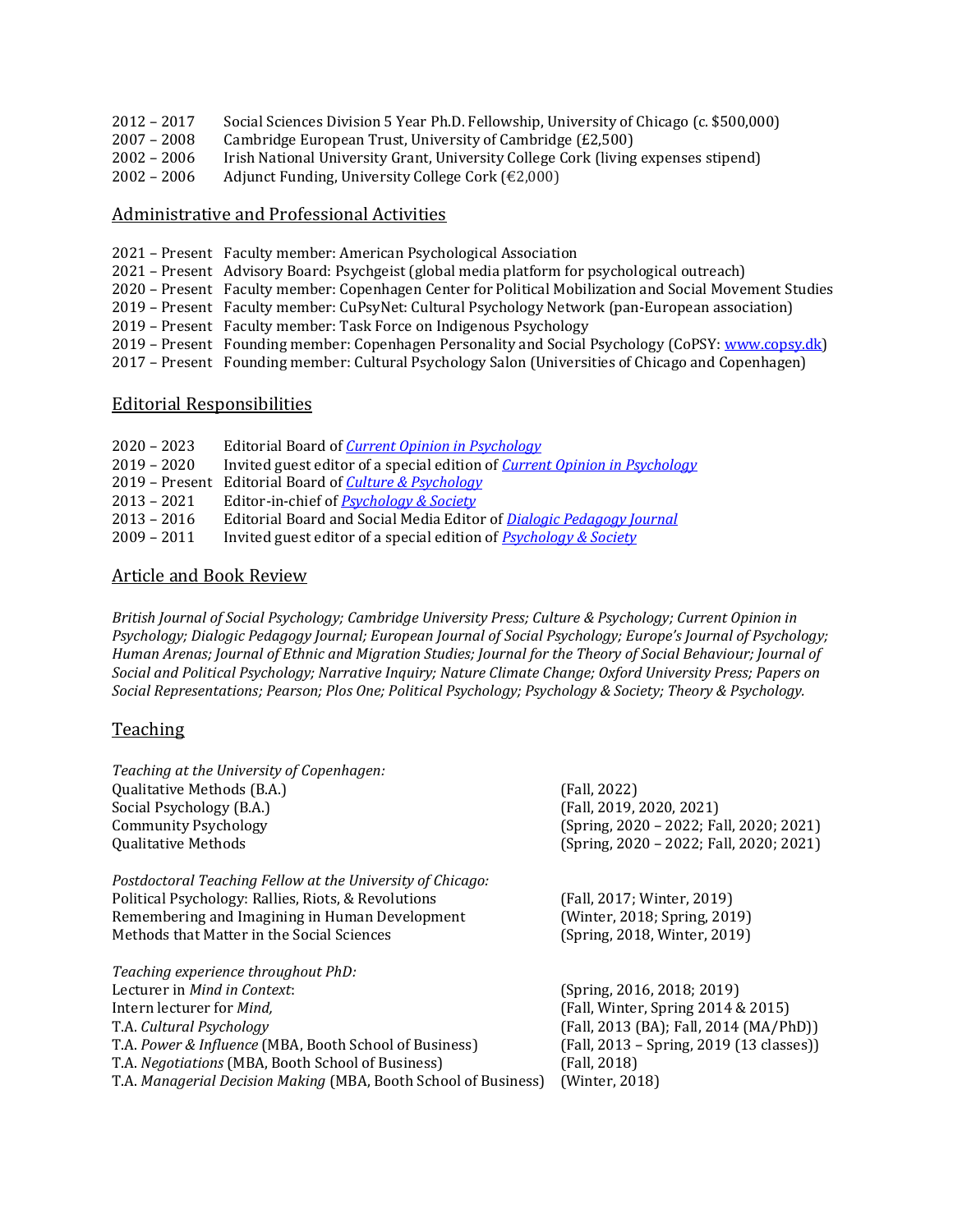## Supervision

– Present I am currently hiring 3 new postdocs for "National Policies on Cultural Pluralism" project – Present Postdoc advisor for Dr. Crystal Shackleford, *Cultural Clashes & un-American Activities* – Present PhD co-supervisor for Bao-Thi Van Cong, *Marginalized Identities & Solidarity* – Present PhD supervisor for Thomas Madsen, *Cultural Clashes, Gentrification, & Danish Ghettos* – Present MA advisor for c. 30 students at the University of Copenhagen – 2019 BA advisor for four students and MA advisor for one student at the University of Chicago

## **Publications**

34. Velez, G. Taylor, G., & Power, S.A. (in press). Developing in a Dynamic World: Harnessing Psychology to Support the COVID-19 Generation. *International Perspectives in Psychology: Research, Practice, Consultation.*

33. Power, S.A., & Jindra, M. (in press). The *Equality – Difference Paradox*: National policies on pluralism. In Fathali M. Moghaddam and Margaret J. Hendricks (Eds). Contemporary *Immigration: Psychological Perspectives to Address Challenges and Inform Solutions*. APA Press.

32. Morton, T.A. & Power, S.A. (2021). Coming together after standing apart: What predicts felt safety in the post-corona crowd? *Social Science & Medicine.*

31. Wagoner, B. & Power, S.A. (2021). Social Change. In Vlad Glaveanu (Eds). *Encyclopedia of the Possible*. Palgrave. London.

30. Power, S.A. & Velez, G. (2021). Field Social Psychology. *American Psychologist*. Online First.

29. Power, S.A. (2021). Revisiting the crowd: Peaceful assembly in Irish water protests. *Culture & Psychology*. Online First.

28. Haugestad, C., Skauge, A., Kunst, J., & Power, S.A. (2021). Why do youth participate in climate activism? A mixed-methods investigation of the #FridaysForFuture climate protest. *Journal of Environmental Psychology.*  (*Winner of the U.N. Sustainability Award from the University of Oslo*. *Also winner of the best PhD student paper in 2021 at the Department of Psychology at the University of Oslo).*

27. Power, S.A., Mandalaywala, T., & Kay, A. (2021). An investigation of perceptions of (un)just systems: Tests of rationalization in the context of Irish austerity measures. *Peace & Conflict: Journal of Peace Psychology*. Vol 21 (1), 49 – 57.

26. Rao, N. & Power, S.A. (2021). "Communities change when individuals change:" The sustainability of system challenging collective action. *European Journal of Social Psychology*. 51, (3) 525 – 537.

25. Schmidt, D. & Power, S.A. (2020). World Offline: The internet as social infrastructure among the unconnected in quasi-rural Illinois. *Integrative Psychological & Behavioral Science*. *55*(2), 371-385. (Winner of the Richard P. Taub Thesis Award in Public Policy Studies from the University of Chicago).

24. Power, S.A. (2020). The psychology rallies, riots, and revolutions. *Current Opinion in Psychology*, 35, v-x.

23. Power, S. A., Madsen, T., & Morton, T. A. (2020). Relative Deprivation and Revolt: Current and Future Directions. *Current Opinion in Psychology*, 35, 119 – 124.

22. Obradović, S., Power, S. A., & Sheehy-Skeffington, J. (2020). Understanding the psychological appeal of populism. *Current Opinion in Psychology*, 35, 125 – 131.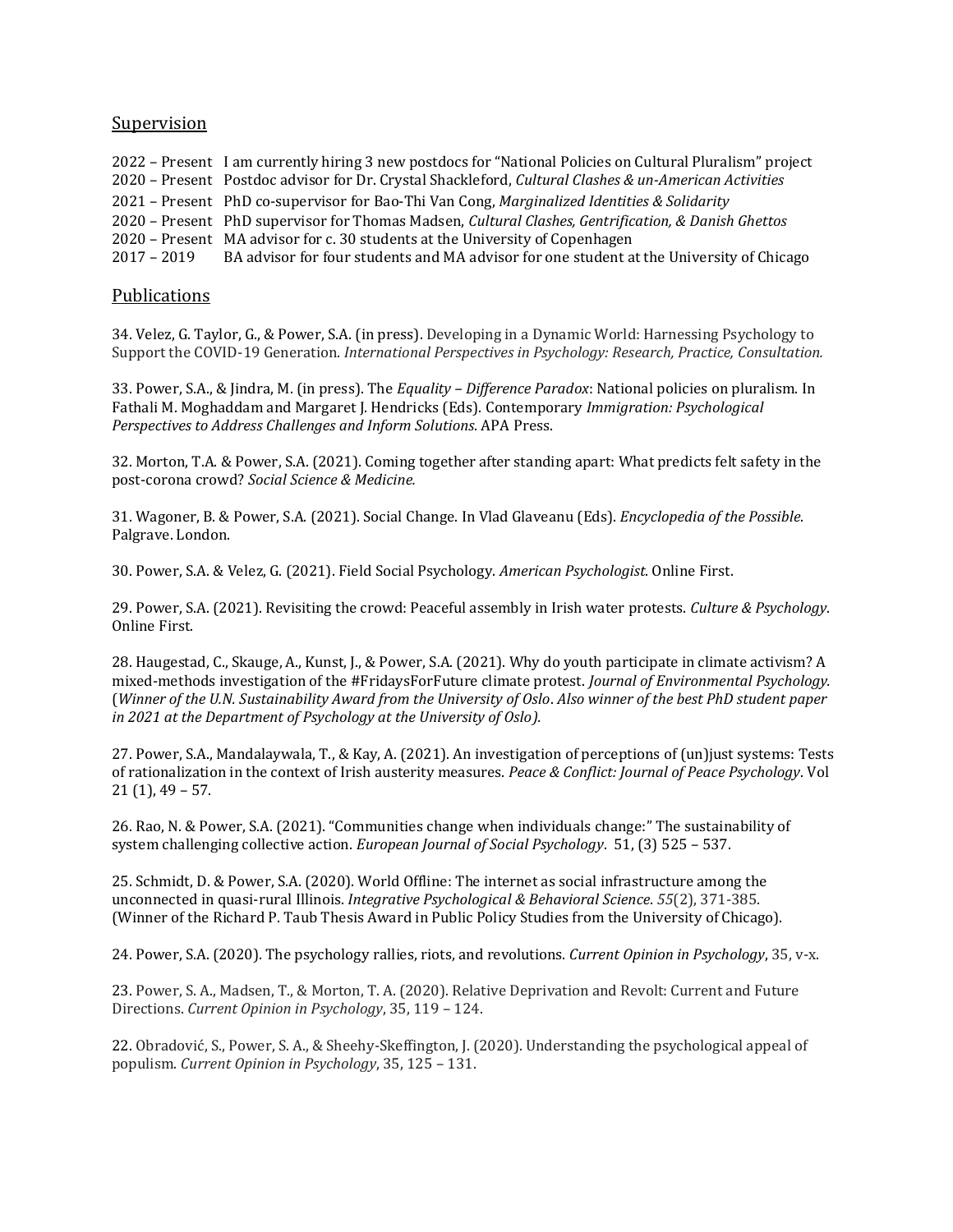21. Velez, G. & Power, S.A. (2020). Teaching students how to think, not what to think: Pedagogy and political psychology. *Journal of Social and Political Psychology*, 8(1), 388-403.

20. Power, S.A. & Velez, G. (2020). The *MOVE* Framework: Meanings, Observations, Viewpoints, and Experiences in processes of social change. *Review of General Psychology*, *24*(4), 321-334.

19. Power, S.A. (2020). Why a richer world will have more civic discontent: The Infinity Theory of Social Movements. *Review of General Psychology*. 24(2), 118-133.

18. Power, S.A. (2018). Expanding the *Deprivation – Protest Paradox*: The tipping point theory of civic unrest [response]. *Current Anthropology*. 59, (6), 783 – 789.

17. Power, S.A. (2018). The *Deprivation – Protest Paradox*: How the perception of unfair economic inequality leads to civic unrest [Lead article with commentaries]. *Current Anthropology,* 59, (6), 765 – 782.

16. Power, S.A. (2018). Actual Democracy and a United Europe of States: A case study of Austerity and Protest in the Republic of Ireland. In Brady Wagoner, Ignacio Brescó, and Vlad Glaveanu (Eds). *The Road to Actualized Democracy: A Psychological Perspective* (pp. 147 – 164). Charlotte, N.C.: Information Age Publishing.

15. Power, S.A. (2018). Remembering and Imagining in Human Development: Fairness and Social Movements in Ireland. In Constance de Saint-Laurent, Sandra Obradovic, and Kevin Carriere (Eds). *Imagining Collective Futures: Perspectives from Social, Cultural and Political Psychology* (pp. 221 – 235). Palgrave Macmillan: UK.

14. Power, S.A. (2018). Economic Inequality and the Rise of Civic Discontent: Remembering and Deprivation in the Republic of Ireland. In Brady Wagoner, Fathali Moghaddam and Jaan Valsiner (Eds). *The Psychology of Radical Social Change: From Rage to Revolution* (pp. 29 – 53). Cambridge: Cambridge University Press.

13. Power, S.A., Velez, G., Qadafi, A., & Tennant, J. (2018). The *SAGE* Model of Social Psychological Research. *Perspectives on Psychological Science.* Vol 13, Issue 3, pp. 359 – 372.

12. Power, S.A. (2017). *From the elites to the streets: The psychology of democracy and economic inequality.* The University of Chicago, Chicago, USA.

11. Power, S.A. (2016). A Violent Past but a Peaceful Present: The Cultural Psychology of an Irish Recession. *Peace and Conflict: Journal of Peace Psychology*, Vol. 22 (1), 60 – 66.

10. Power, S.A. (2015). To Understand the Eurozone Crisis, Consider Culture. *Chicago Booth Review.* (p.63- 65).

9. Warren, Z. & Power, S.A. (2015). It's Contagious: Rethinking a Metaphor Dialogically. *Culture & Psychology*. Vol. 21 (3), 359 – 379.

8. Power, S.A. (2014). Humans as Objects: Processes, Predictions and Problems. *Peace & Conflict: Journal of Peace Psychology.* Vol. 20 (4), 593-594.

7. Power, S.A. (2014). Where I end, where you begin. *Science*. Vol. 345, (6194), 262.

6. Power, S.A. (2014). Powerful Ideas: Cultural Psychology and the Transformation of Societies. *Ethos: Journal for Psychological Anthropology.* Vol., 42 (2), E6-E9.

5. Shweder, R.A. & Power, S.A. (2013). Robust Cultural Pluralism: An Interview with Professor Richard A. Shweder. *Europe's Journal of Psychology,* Vol. 9 (4), 671-686.

4. Power, S.A. (2013). Continuing the Dialogue. *Theory & Psychology*, Vol. 23 (1), 140-142.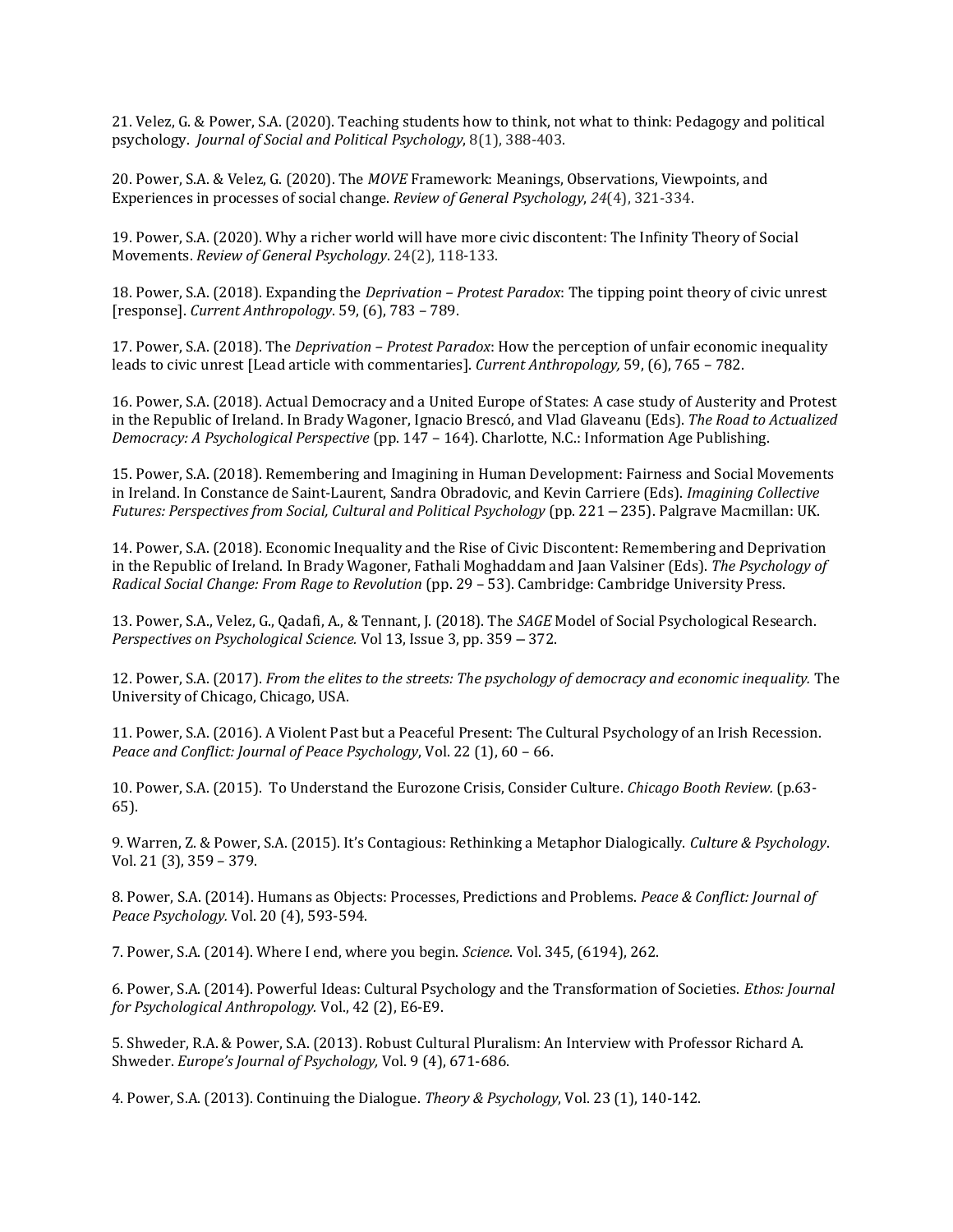3. Power, S.A. (2011). Towards a Dialogical Model of Conflict Resolution. *Psychology & Society*, Vol. 4 (1), 53- 66.

2. Power, S.A. & Peterson, L. (2011). Theorizing Propaganda: Extending Kohl (2011). *Psychology & Society*, Vol. 4 (1), 27-30.

1. Power, S.A. (2011). On Social Psychology and Conflict Resolution. *Psychology & Society*, Vol. 4 (1), 1-6.

### Manuscripts Under Review

Power, S.A., Zittoun, T (…10 other authors…), Gillespie, A. (revise & resubmit). Social psychology of and for world making. *Personality & Social Psychology Review*.

Velez, G. & Power, S.A. (under review). Teaching Field Social Psychology.

Power, S.A., Heisig, J., Schaeffer, M., Udsen, R., Ordóñez-Bueso, L., & Morton, T. (under review). Imagining life beyond a crisis: A four quadrant model to conceptualize possible futures

Power, S.A & Moghaddam, F. (under review). From Direct to Imagined Violence: How Governments Shape Social Movements.

Power, S.A., Heisig, J., Schaeffer, M., Udsen, R., & Morton, T. (under review). Typology of Trust: Cultural, institutional, and inter-personal trust in Denmark during the Covid-19 crisis.

#### Books in Preparation

Power, S.A. (under contract). Inequality – The View From *Manywheres.* Cambridge University Press.

#### Manuscripts In Preparation

Power, S.A., Shackleford, C. & Shweder, R. A. (in preparation). What's on your un-American cultural activities list?

Power, S.A., Shackleford, C. & Shweder, R. A. (in preparation). A theory of tolerance: the case of un-American cultural activities.

Shackleford, C., Power, S.A., Mandalaywala, T., Kay, A., & Morton, T. (in preparation). The psychology of radical social change: how protests lead to social movements. (joint first authors).

Power, S.A., Shackleford, C., & Wang, Q. (in preparation). Cross-cultural variation in memories of recurring dreams reflect deep cultural differences: Evidence from U.S.A., U.K. and China.

Obradovic, S. Power, S.A., & Sheehy-Skeffington, J. (in preparation). A multi-method approach to understanding what national level factors lead to the emergence of right and left wing populism.

Power, S.A., & Roest, S., Vange, S., Vangkilde, L., Vangkilde, S., & Morton, T. (in preparation). Being ordinary in an extraordinary world: Experiences of crowd events during the Danish cultural reopening.

Morton, T.A., & Power, S.A. (in preparation). Is it safe to be together again? Identity, trust, and perceived risk in the "post-corona" crowd.

Talhelm, T., (…91 other authors…), Power, S.A… (in preparation). Most people do not understand what collectivism is.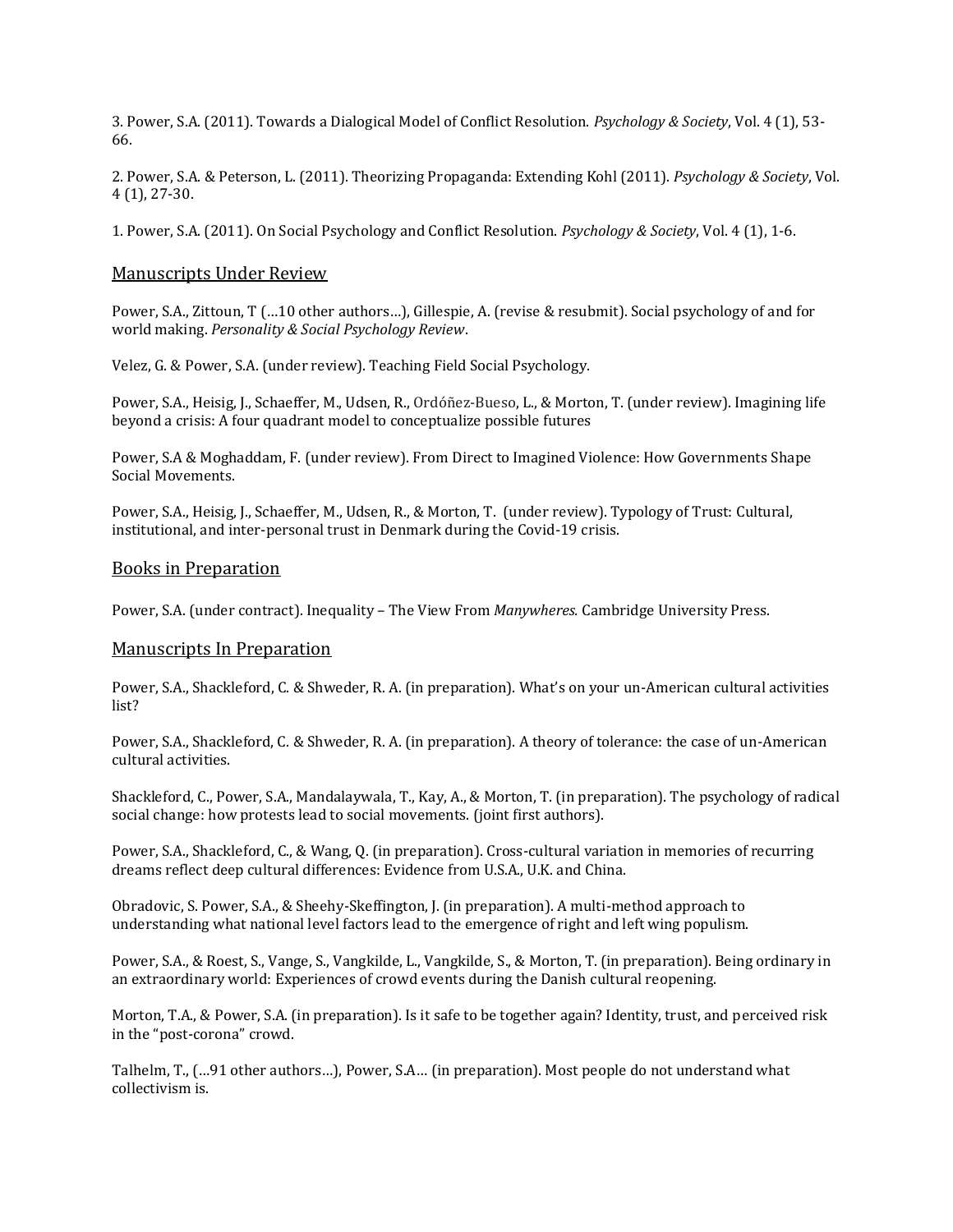Madsen, T., Morton, T., & Power, S.A. (in preparation). Designing away socio-cultural differences: discrimination or greater equality?

Gotteberg, M.P. & Power, S.A. (in preparation). A qualitative analysis of right-wing extremist terrorist´s manifestos.

## Policy Papers

Power, S.A. & Morton, T.A. (2021). *[SAFE2: Returning to live events in 2021](http://dansklive.dk/assets/Kultur_Idr%C3%A6t_under_pandemi-SAFE2_0.pdf)*. Prepared for Dansk Live and the Danish Ministry of Culture. Results featured across Danish media [Dansk Live,](http://dansklive.dk/artikler/ny-unders%C3%B8gelse-minimal-risiko-for-smitte-ved-kultur-og-idr%C3%A6tsbegivenheder/) [Kulturmonitor,](https://kulturmonitor.dk/kulturpolitik/art8612149/Nu-kommer-unders%C3%B8gelsen-der-viser-at-kulturlivet-ikke-havde-beh%C3%B8vet-at-lukke-s%C3%A5-massivt-ned) [& Gaffa.](https://gaffa.dk/nyhed/154910/ny-undersogelse-minimal-risiko-for-smitte-ved-kultur-og-idraetsbegivenheder)

Morton, T.A. & Power, S.A. (2021). *Roskilde Festival Survey Report*. Prepared for Roskilde Festival. Results featured across Danish media: [Politiken,](https://politiken.dk/kultur/musik/art8168296/Festivalgæster-er-klar-I-skal-bare-holde-jer-fra-vores-øl) [Berlingske,](https://www.berlingske.dk/aok/de-fleste-billetindehavere-onsker-ikke-krav-om-mundbind-pa-roskilde-festival) [Kulturmonitor,](https://kulturmonitor.dk/musik/art8368993/Roskildes-publikum-stoler-mere-p%C3%A5-festivalens-ledelse-end-p%C3%A5-politikerne-og-myndighederne) & Gaffa.

#### Invited Talks

Power, S.A. (TBA, 2022). What are the scopes and limits for diverse cultural practices in western liberal democracies? Keynote: Pluralistic Societies Conference. University of Copenhagen. Copenhagen, Denmark.

Power, S.A. (March, 2022). Field Social Psychology. Presented to the Department of Psychology at University College Cork. Cork, Ireland. [Available to view online[: here\]](https://www.youtube.com/watch?v=UCjYxqy_Gqw&t=7s).

Power, S.A. (November, 2021). Field Social Psychology. Presented to the Department of Psychology at the University of Cambridge. Cambridge, England. [Available to view online[: here\]](https://www.youtube.com/watch?v=g4uKOOAzISM).

Power, S.A. (April, 2021). The Psychology of Radical Social Change. Public Lecture in the Danish Science Festival. Jutland, Denmark.

Power, S.A. (December, 2020). Psychological Reactions to Dismal Economic Realities: From the Elites to the Streets: Presented at the Social Science Division at Bjorknes University College. Oslo, Norway.

Power, S.A. (September, 2020). The Infinity Theory of Social Movements. Presented at the Danish School of Education. Aarhus University. Copenhagen, Denmark.

Power, S.A. (June, 2019). Psychological Reactions to Dismal Economic Realities: From the Elites to the Streets." Presented at the Department of Psychology at the University of Copenhagen. Copenhagen, Denmark.

Power, S.A. (May, 2019). The future of socio-cultural psychology: Global problems and methodological pluralism. Presented at the University of Neuchatel. Neuchatel, Switzerland.

Power, S.A. (May, 2019). Where is my mind? Cultural psychological theories & methods to study mind in context. Presented at the University of Chicago. Chicago, USA.

Power, S.A. (November, 2018). Psychological Reactions to Dismal Economic Realities: From the Elites to the Streets: Presented at the Department of Psychology at the University of Oslo. Oslo, Norway.

Power, S.A. (April, 2018). Psychological Reactions to Dismal Economic Realities: From the Elites to the Streets: Presented at the Department of Methodology at the London School of Economics. London, UK.

Power, S.A. (January, 2018). Psychological Reactions to Dismal Economic Realities: From the Elites to the Streets." Presented at the Department of Human Development at Cornell University. Ithaca, USA.

Power, S.A. (December, 2017). "The Big Three of Social Movements: Remembering, Deprivation, and Imagining." Presented at the Department of Psychology at the University of Limerick. Limerick, Ireland.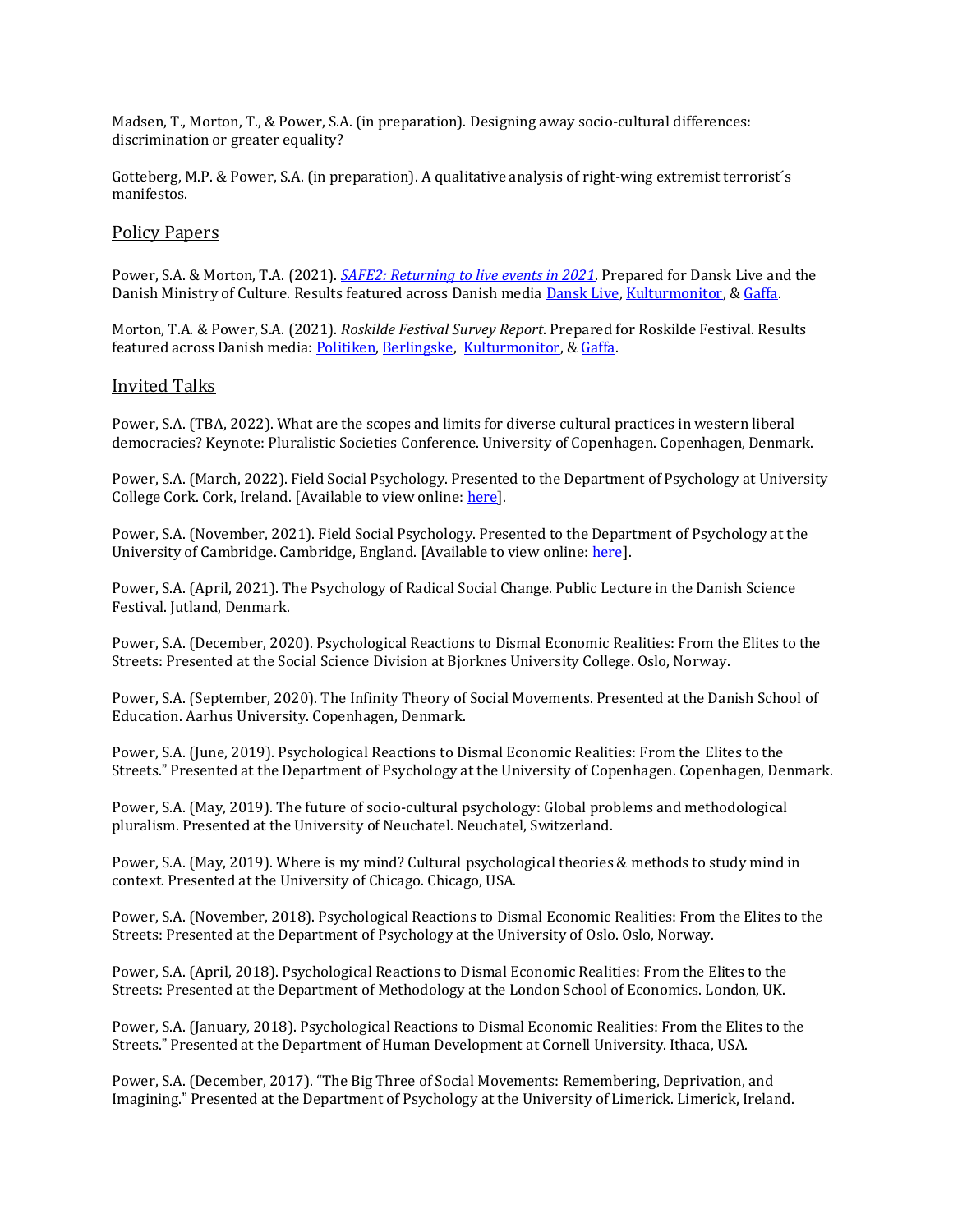Power, S.A. (May, 2016). "From the Elites to the Streets: A Cultural Psychology of the Irish Economic Recession." Presented at Booth School of Business at the University of Chicago. Chicago, USA.

Power, S.A. (February, 2016). "From the Elites to the Streets: A Cultural Psychology of the Irish Economic Recession." Presented at the 4th Annual Niels Bohr Lecture Series. Aalborg, Denmark.

#### Presentations

Power, S.A. (April, 2022). Fleeing the war: Cultural and clinical perspectives. Co-presentation with Karen-Inge Karstoft to the Faculty of Social Science seminar series on the Ukrainian war at the University of Copenhagen. Copenhagen, Denmark.

Power, S.A. (May 2021). Paradoxes of the Possible: Power, Morality, & Imagination. Presented to CuPsyNet [Pan European Cultural Psychology Research Group].

Power, S.A. (February, 2021). "Cultural Psychology – The View From *Manywheres*." Promotion talk presented to the Department of Psychology at the University of Copenhagen. Copenhagen, Denmark. [Available to view online: **here**].

Power, S.A. (October, 2020) "Memory and Social Change." Presented as part of a panel at the Inaugural Symposium of the Memory Studies Association. University of Copenhagen. Copenhagen, Denmark.

Power, S.A (June, 2019). "Teaching students how to think, not what to think: Three methods." Presented to the Faculty of Social Sciences at the University of Copenhagen. Copenhagen, Denmark.

Power, S.A. (November, 2018). "Navigating the academic job market as a transdisciplinary scholar: challenges and opportunities." Presented at the professional development seminar series at the Department of Comparative Human Development at the University of Chicago. Chicago, USA.

Power, S.A. (June, 2017). "From the Elites to the Streets: The Psychology of Democracy and Economic Inequality." Dissertation defense talk presented at the Department of Comparative Human Development at the University of Chicago. Chicago, USA.

Power, S.A. (February, 2017). "Why I write. How I write. And where to publish." Presented at the Global Transitions in Human Development workshop at the University of Chicago. Chicago, USA.

Power, S.A. (July, 2016). "The Deprivation – Protest Paradox: How unfulfilled moral expectations lead to the legitimacy of civic disobedience." Presented at the APA Division 45 Conference on Race, Ethnicity, and Culture. Stanford, USA.

Power, S.A. (May, 2016). "The Deprivation – Protest Paradox: How unfulfilled moral expectations lead to the legitimacy of civic disobedience." Presented at the Midwestern Psychological Association. Chicago, USA.

Power, S.A. (2015, May). "The Cultural Psychology of the Irish Economic Recession: The Elites and the Unemployed." Presented at the Annual Social Science Division Conference. Chicago, USA.

Power, S.A. (2015, May). "The Cultural Psychology of the Irish Economic Recession: The Elites and the Unemployed." Presented at the Society for Qualitative Inquiry in Psychology. New York, USA.

Power, S.A. (2015, April). "The Cultural Psychology of the Irish Recession: A Violent Past but a Peaceful Present." Presented at the Society for Psychological Anthropology. Boston, USA.

Power, S.A. (2014, October). "The Cultural Psychology of the Irish Economic Recession: The Elites and the Unemployed." Guest Lecture in Cultural Psychology presented at the University of Chicago. Chicago, USA.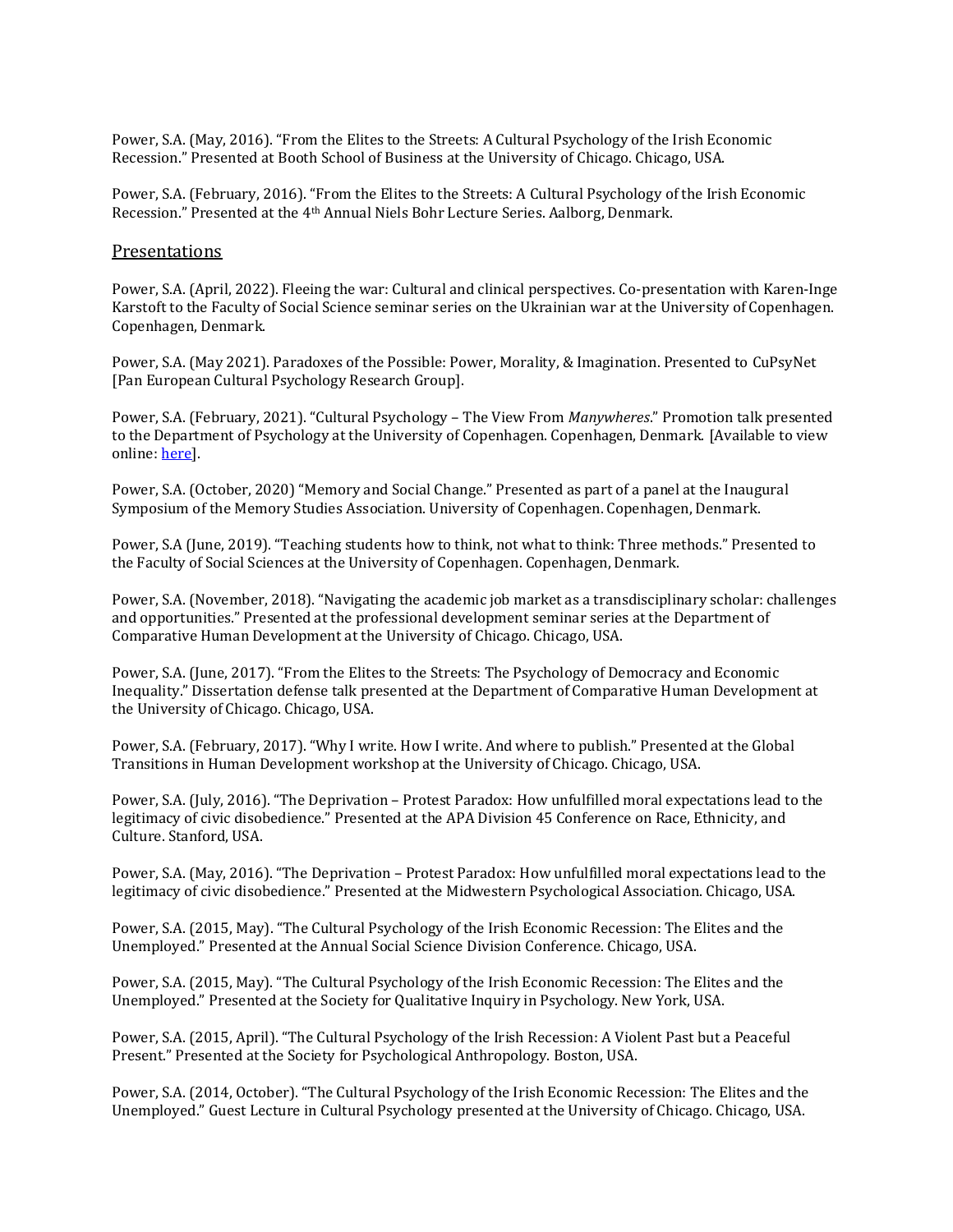Power, S.A. (May, 2014). 'Anatomy of an Irish Recession: A Violent Past but a Peaceful Present'. Presented at the University of Chicago. Chicago, USA.

Power, S.A. (May, 2008). 'On stereotypes of beautiful people – creation and avoidance'. Presented at the 9th annual joint University of Cambridge and London School of Economics Conference. Cambridge, England.

Power, S.A. (March, 2008). 'Representing Beauty'. Presented at the Department of Psychology at the University of Cambridge. Cambridge, England.

### In the Media

Power, S.A. (2022, March15<sup>th</sup>)[. Vil du have en Ukrainer boende?](https://avisendanmark.dk/artikel/vil-du-have-en-ukrainer-boende-overvej-om-du-er-klar-til-at-lukke-krigen-ind-i-din-stue-og-om-dit-internet-er-hurtigt-nok) (Will you accommodate a Ukrainian Citizen?). Comments featured in an op-ed by Emilie Bonde Aagaard. *Avisen Danmark*.

Power, S.A. (2022, January 31<sup>st</sup>). "Freedom Day" and the lifting of Danish Covid-19 restrictions. T.V. appearance on *RTL* Nord (German news and current affairs program).

Karstoft, K.I., Power, S.A., Breinholst, S., & Habekost, T. (2021, December 15th)[. Psykologiuddannelsen på](https://uniavisen.dk/ansatte-psykologiuddannelsen-paa-koebenhavns-universitet-er-ikke-ensrettet/)  [Københavns Universitet er ikke ensrettet](https://uniavisen.dk/ansatte-psykologiuddannelsen-paa-koebenhavns-universitet-er-ikke-ensrettet/) (The psychology education at the University of Copenhagen is not one-track). *Uniavisen*.

Power, S.A. (2021, June 21st). [Séamus Power: Autobiographical notes and global orientations.](https://static1.squarespace.com/static/59d641726f4ca3a1fbd2e73d/t/60d47cd50f1434216b51cb71/1624538331689/PA%CC%8A+DEN+ANDEN+SIDE.pdf) *Indput Magazine*, Volume 52 (4), p. 9-10.

Power, S.A. (2021, March 9<sup>th</sup>)[. Ulighed, kriser, og kultur.](https://open.spotify.com/episode/4wPcpLpUxb5D6mSznZGImp?fbclid=IwAR29Hqx-8pr5007i57D4Nsj4aZ7UpB3Fwi0er9qHFzgXujK-SMQBHRmFtUY) (Inequality, crises, & culture). Séamus Power interviewed by Gustav Kristensen and Erik Seidenfaden-Lassen for the "*Studerende i Babelsbiblioteket*" (Students at the library of Babel) podcast.

Power, S.A. (2020, May 16th). Team results featured in "New Danish Study – [Johanne and lots of other Danes](https://www.bt.dk/samfund/ny-dansk-undersoegelse-johanne-og-masser-af-andre-danskere-har-lidt-mentalt-under)  [have suffered mentally during the Corona virus](https://www.bt.dk/samfund/ny-dansk-undersoegelse-johanne-og-masser-af-andre-danskere-har-lidt-mentalt-under)" by Sebastian Bjerring Jensen. *B.T.*

Power, S.A. (2020, May 6<sup>th</sup>). Radio: "*RTÉ* Drivetime" Invited discussant on "[Lessons from Denmark for the re](/Users/seamuspower/Desktop/c.v./RTE%20DRIVETIME.m4a)[opening of Irish society during the COVID-19 crisis.](/Users/seamuspower/Desktop/c.v./RTE%20DRIVETIME.m4a)" *RTÉ Radio 1*.

Power, S.A. (2020, May 1<sup>st</sup>). Comments featured in "I have seen the future – [And it's not the life we knew"](https://www.theatlantic.com/politics/archive/2020/05/life-after-coronavirus-china-denmark-south-korea/611011/) by Uri Friedman. *The Atlantic*.

Power, S.A. (2019, May 22nd)[. The global aspects of an Irish protest against Donald Trump.](https://www.rte.ie/brainstorm/2019/0423/1045102-the-global-aspects-of-an-irish-protest-against-donald-trump/) *RTÉ Brainstorm.*

Power, S.A. (2018, October 30th). [Séamus Power: Violations of Fairness in a Generation of Protests.](https://dialogo.uchicago.edu/content/alumni-profile-seamus-power) *Dialogo*. Interviewed by Tina Cormier.

Power, S.A. Velez, G., Qadafi, A., & Tennant, J. (2018, August 28th). The *SAGE* [model of social psychological](http://www.spsp.org/news-center/blog/sage-model-of-social-psychological-research)  [research.](http://www.spsp.org/news-center/blog/sage-model-of-social-psychological-research) *Character & Context:* Society for Personality & Social Psychology Blog.

Power, S.A. (2018, August 1st)[. What lessons did Ireland really learn from the recession?](https://www.rte.ie/eile/brainstorm/2018/0731/982238-what-lessons-did-ireland-really-learn-from-the-recession/) *RTÉ Brainstorm.*

Power, S.A. (2018, May 31<sup>st</sup>). Why write for the popular press? International Society for Political Psychology.

Power, S.A. (2017, October 1<sup>st</sup>). Comments featured in "Take a knee protest against U.S. President: is the [uprising capturing the entire U.S.?](http://www.bild.de/politik/ausland/donald-trump/ist-er-der-gewinner-im-us-kultur-krieg-53358236.bild.html) by Simon Schutz in *BILD*.